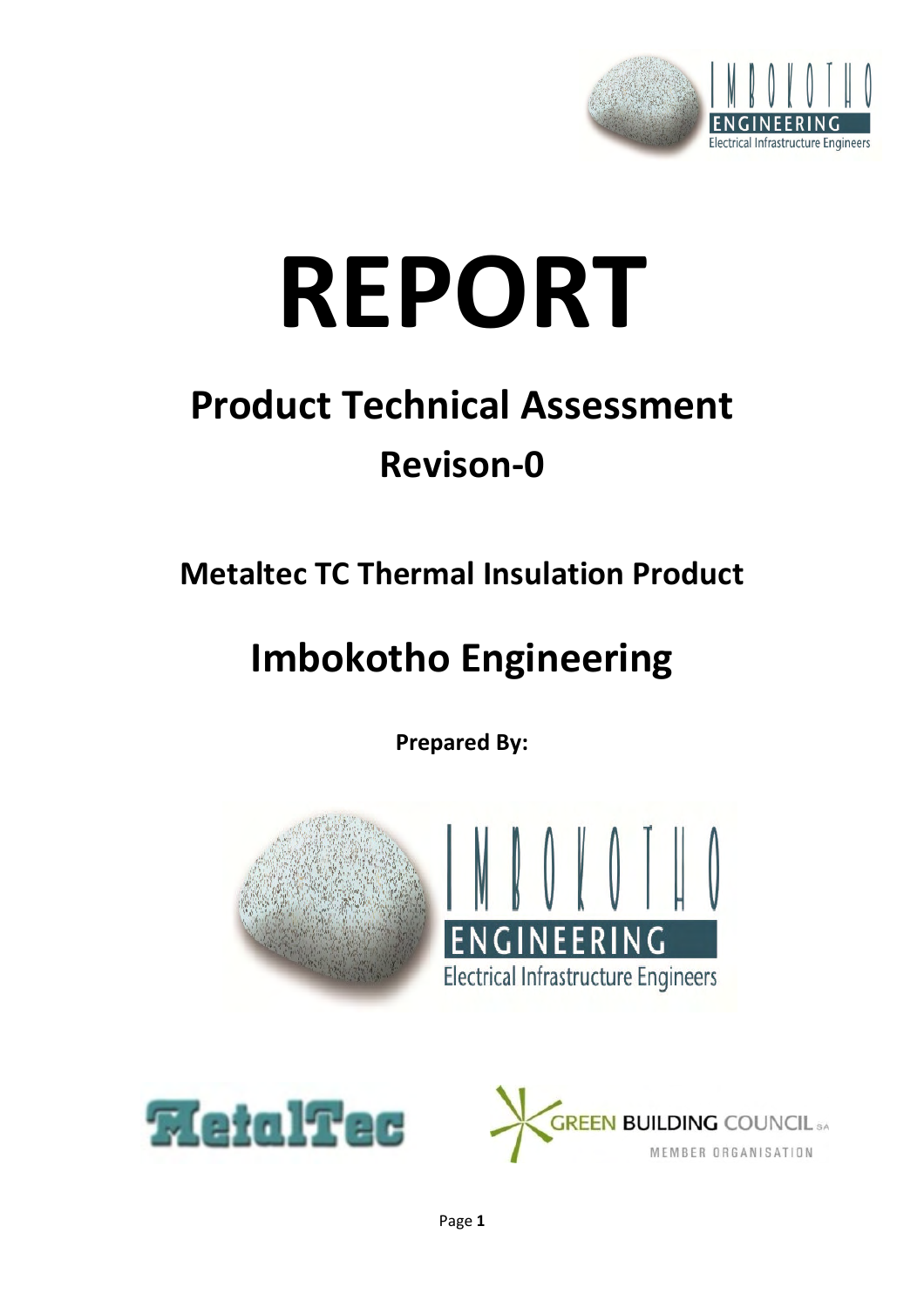

#### PRODUCT TECHNICAL ASSESSMENT – EXECUTIVE SUMMARY

Metaltec TC – Thermal Insulation Product

#### REVISION 0 – February 2012

Imbokotho Engineering reviewed the technical aspects and specifications of the Metaltec TC product which in now available in South Africa. We were interested in reviewing the product as a potential energy saving strategy for projects Imbokotho are involved with.

We have concluded that given the right application, the product has the potential to be used on Building and Industrial applications as an energy saving strategy with the following potential uses:

Commercial Buildings – In particular the insulation of roofing and insulation to Air Conditioning and Heating equipment.

Industrial Plant and Power Stations – Used as an insulation in various applications. It can be applied to hot surfaces and thus often does not require plant shut down for application. Housing Projects – As roof insulation to low cost housing developments.

Metaltec is a general-purpose liquid insulation, consisting of a complete mixture of various silicon and ceramic beads blended into an acrylic polymer. The product is painted or sprayed to a surface. It is designed to provide both thermal and acoustical insulation for a variety of industrial applications. Due to its excellent reflectivity and emissivity, it is effective at insulating structures and equipment from radiant heat gain. Metaltec claims 99% of the radiant energy that comes in contact with the product is either reflected or re-emitted, meaning only 1% of the radiant energy is absorbed. Because it physically adheres to a surface, it also significantly reduces corrosion problems and rust formation. It is lightweight and pliable, therefore, it expanding and contracting with the surface to which it is applied. With conventional insulation, corrosion can still occur between the insulation and surface – Metaltec helps prevent this.

Return on Investment: As heat loss (or gain) is often directly proportional to the use and consumption of power on a particular site, acceptable return-on-investment calculations can be made to prove the viability of the product. In a building application for example, the costs are only slightly more expensive than conventional duct insulation in Air Conditioning applications, but given the ease of installation the product makes a viable alternative.

Eskom: We believe the product should be considered as one of the strategies in energy savings for the Eskom DSM program and similar energy saving efforts.

IMBOKOTHO ENGINEERING is an ESCO company with active status.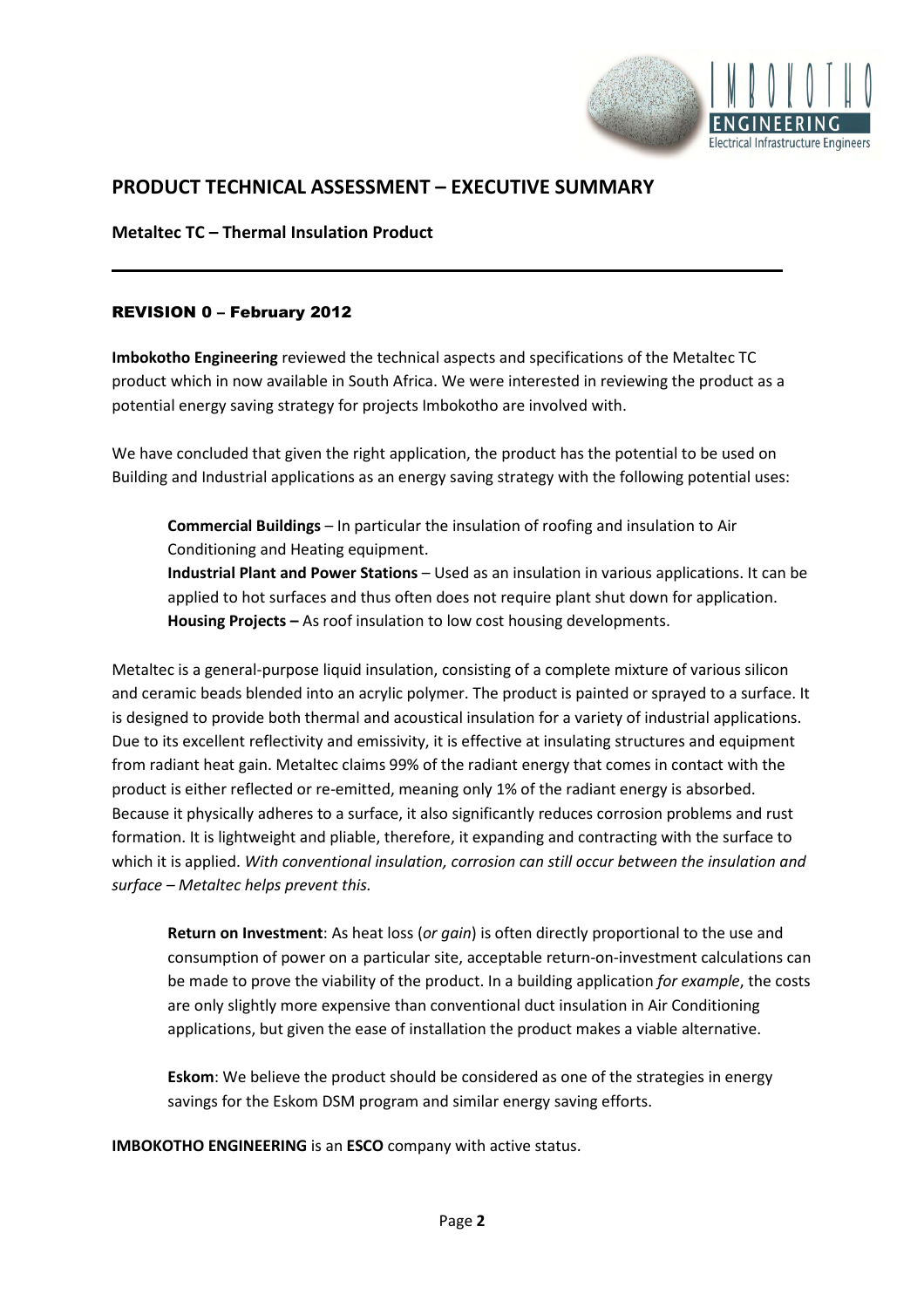



BUILDING APPLICATIONS – Air Conditioning and Heating Equipment



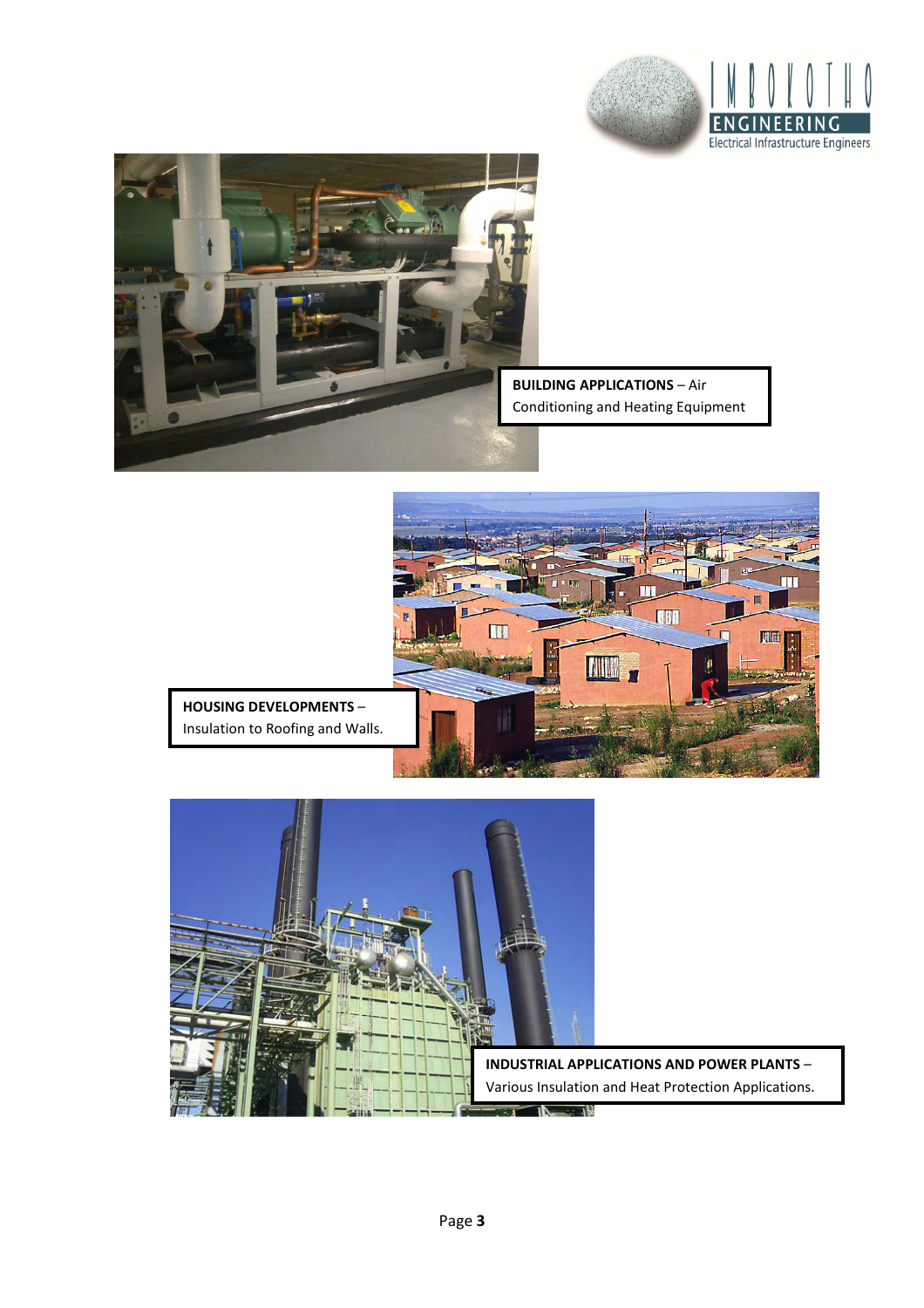

## REPORT – Technical Product Assessment

MetalTec TC – Product Assessment

#### REVISION 0 – February 2012

(Initial Findings and Calculations Made – Included Technical Information as supplied by Metaltec)

## Contents of Report

Queries regarding the report and our findings should be directed to:

Imbokotho Engineering – Peggy Mahlaba – 021 403 6335 / 073 132 8718

Imbokotho Engineering – Matthew Winter – 021 403 6335 / 078 533 0126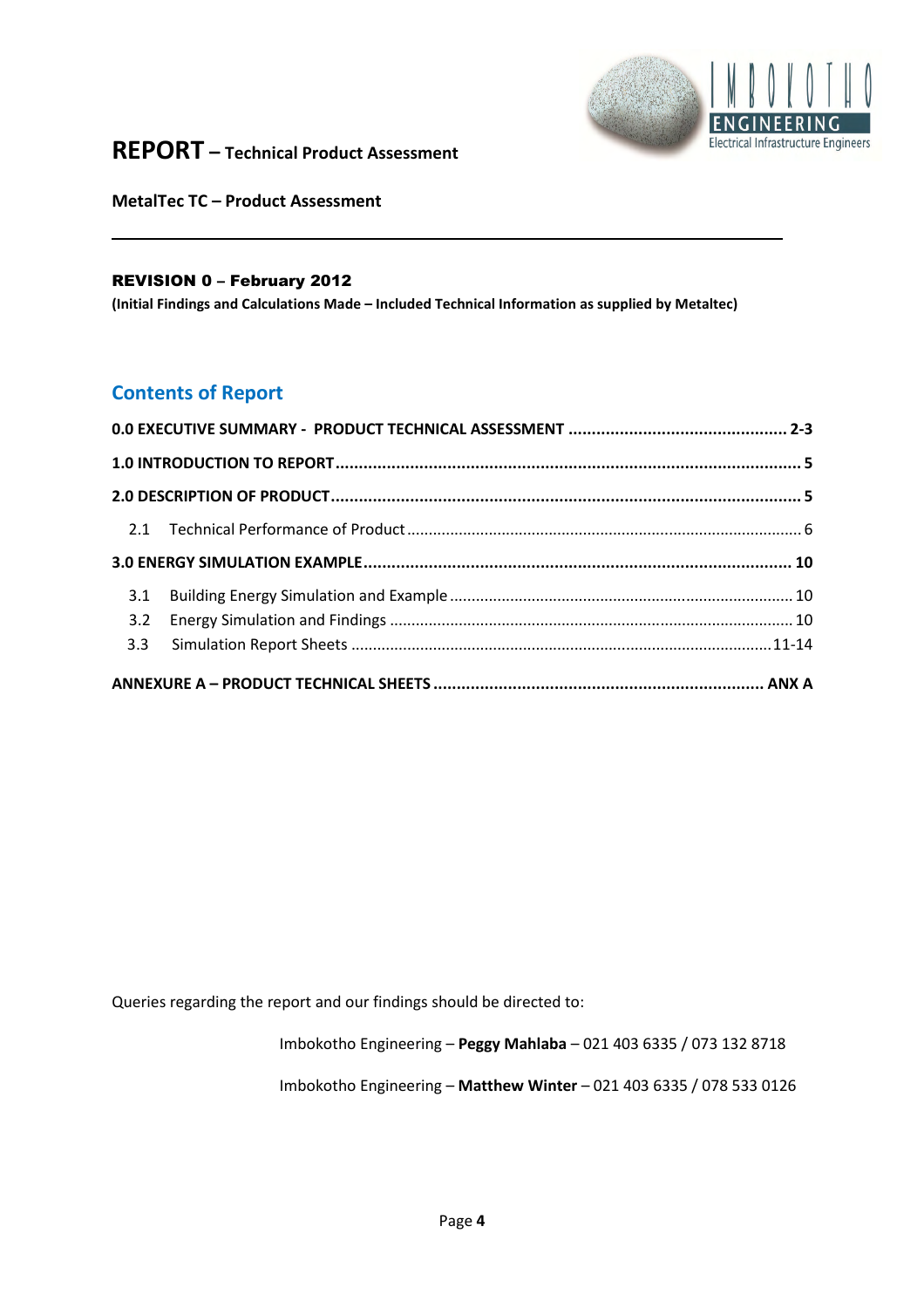

#### 1. Introduction to Report

In buildings various Lighting, Power, Air Conditioning and Ventilation installations contribute to the power usage and consumption. Air Conditioning and Ventilation consume a large percentage of the used building power. By improving the insulation and thermal characteristics of a building much savings can be achieved from the power use associated with Air Conditioning and Ventilation.

Similarly in large Industrial applications poor insulation can be the reason for significant and unnecessary energy use.

Typically energy, heat loss and heat gain calculations are made based on standard heat flow theory, where a product has a particular U-value. When considering buildings with roofs or walls exposed to the sun solar gain is also considered. Heat is thus transferred in a number of ways through a product. Heat flow is thus dependent on the reflectance of a surface, conductance, emissivity, absorptivity and transmittances.

> Think the inside of a thermos flask  $-$  it has a high reflectance, and most of the heat is reflected internally. The heat that "escapes" or passes through the reflective material then needs to pass through the vacuum portion – or insulative portion – of the flask. The heat is thus kept in with reflectance and a good product U-value. …or, A block of steel left in the sun, compared to a block of wood – steel is a great conductor and "absorber" of heat.

In order verify and compare data, we also simulated an example of the product installed on the roof of a building. Please refer section 3.The energy simulation for the building was conducted using Carrier HAP version 4.4. This software is approved by the Green Building Council of South Africa and United States Green Building Council for simulation with regard to energy credits for Green Star and LEED.

IMBOKOTHO ENGINEERING is an ESCO company with active status.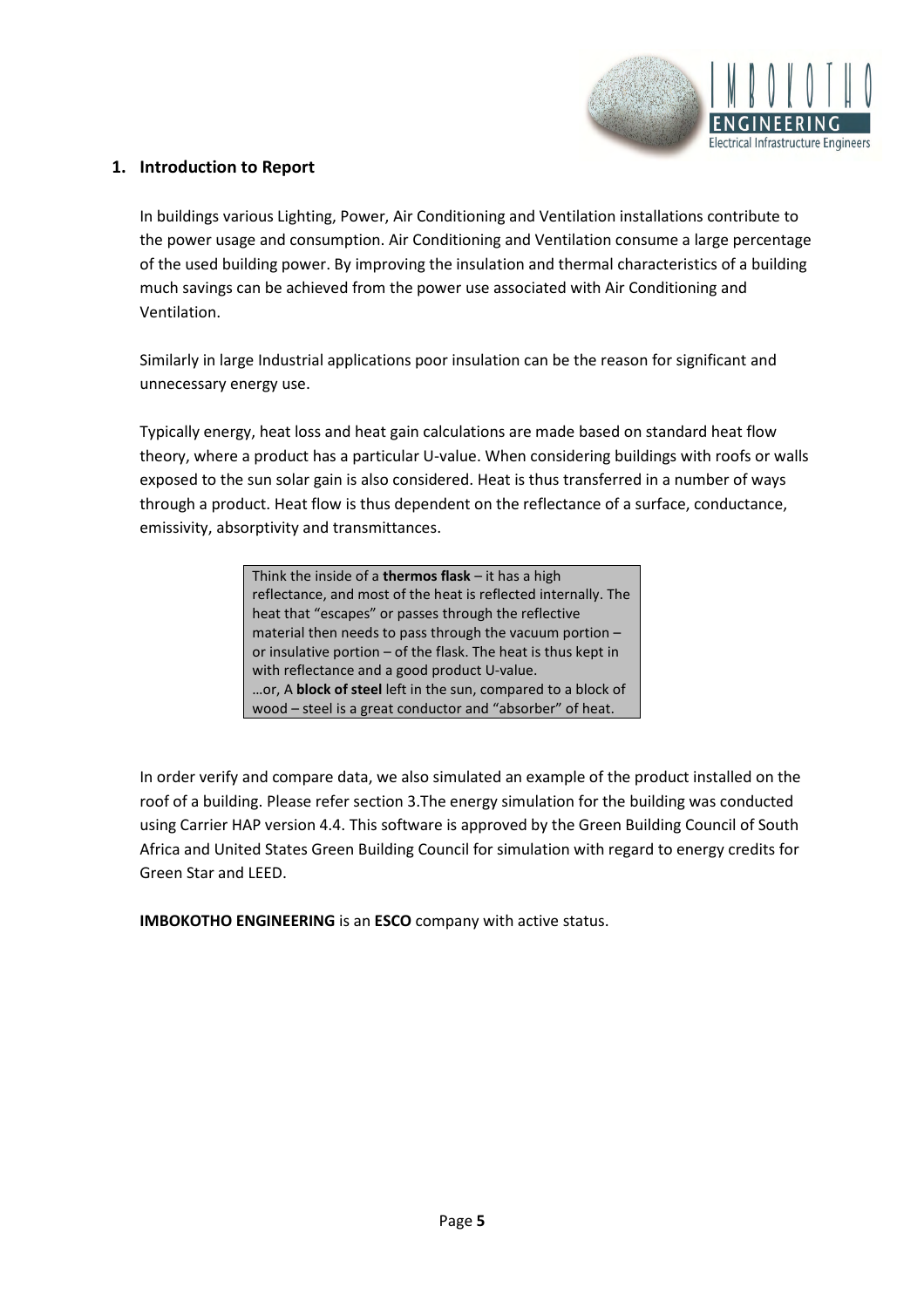

#### 2. Description of Product

Metaltec is a general-purpose liquid insulation, consisting of a complete mixture of various silicon and ceramic beads blended into an acrylic polymer. The product is painted or sprayed to a surface. It is designed to provide both thermal and acoustical insulation for a variety of industrial applications. Due to its excellent reflectivity and emissivity, it is effective at insulating structures and equipment from radiant heat gain. Metaltec claims 99% of the radiant energy that comes in contact with the product is either reflected or re-emitted, meaning only 1% of the radiant energy is absorbed.

Because it physically adheres to a surface, it also significantly reduces corrosion problems and rust formation. It is lightweight and pliable, therefore, it expanding and contracting with the surface to which it is applied. With conventional insulation, corrosion can still occur between the insulation and surface – Metaltec helps prevent this. Insulation and thermal products are often designed and marketed to offer a good U-value or good reflectance. Metaltec however attempts to address all aspects and modes of the heat transfer "spectrum".

#### 2.1. Technical Performance of Product

#### Thermal Dynamic Heat Transfer (TDHT)

Thermal dynamic heat transfer (TDHT) is a never-ending process in which solids, gases and liquids are in the quest to reach equilibrium. Once equilibrium is reached total heat transfer has been achieved. Or in other words, if one thing is hotter than another, both substrates will try to reach the same temperature. This is where insulation enters the picture. The way in which an insulator blocks this TDHT determines how effective that insulator will be. However, there are several processes in which heat transfers and what medium it uses. These processes are termed as conduction, convection, and radiation. In short these terms are respectfully defined:

 Conduction: transfer of heat by spreading the vibration of molecules in a solid. Convection: transfer of heat through a fluid (water, air). Radiation: transfer of heat by electromagnetic radiation.

Insulation - The above heat transfer methods can be expanded in great depth, but typically, most insulators employ a type of heat transfer method known as conduction. The way in which an insulator blocks the transfer of the molecule vibration defines its thermal conductivity (k) or R-Value.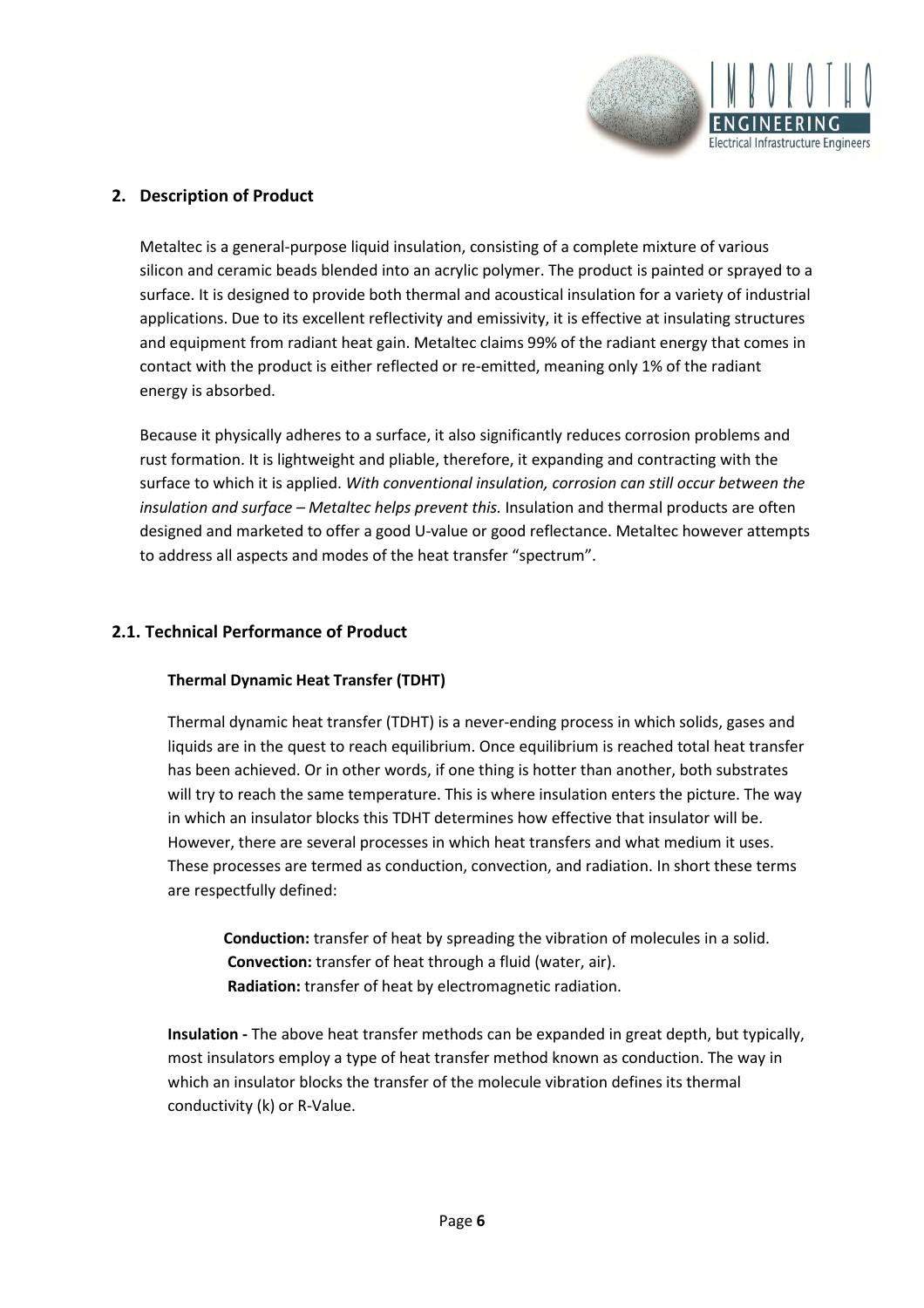

The lower the "k" value (or the higher the R-Value), the better the insulator. However, this is only one of the ways in which heat can be blocked. Most conventional (Bat type) insulators use conduction as their main blocking agent to retard heat/cold. What about the other two heat transfer methods? How do they fit into the equation of THDT dissipation? As heat is transferred, the above terms all play important roles. This means that by examining these THDT methods, we can effectively design or employ blocking agents to make an insulator more effective. The below terms are descriptions in detail of ways to block THDT.

#### **CONDUCTION**

 - Conduction is the transfer of heat, from molecule to molecule, throughout a solid material. The molecules inside the material, which are nearest to a heat source, gain kinetic energy. They vibrate vigorously, and their movement affects the molecules immediately next to them. They pass on some of their energy, spreading heat through the material. Conduction is chiefly associated with solids, because of the closely packed molecular structure of a solid is most suited to it.

Metals are very good conductors of heat. Conduction is a point-by-point process of heat transfer. If one part of a body is heated by direct contact with a source of heat, the neighbouring parts become heated successively. Thus, as shown in the diagram, if a metal rod is placed in a burner, heat travels along the rod by conduction. This may be explained by the kinetic theory of matter.

The molecules of the rod increase their energy of motion. This violent motion is passed along the rod from molecule to molecule. In considering the flow of heat by conduction, it is sometimes helpful to compare the flow of heat to the flow of electricity. The temperature difference can be thought of as the pressure, or voltage, in an electrical circuit. The ability of a substance to transfer heat (its thermal conductivity) can be compared to electrical conductivity. When the temperature difference (or voltage) between two points is great, the driving force to move heat (or current) is high. The quantity of heat (or current) transferred will depend upon the temperature difference (or voltage difference) and the resistance to the flow of heat (or current) offered by the conductor.

#### **REFLECTION**

-Reflection occurs when light rays hit a surface and bounce off changing direction. Mirrors are usually used to demonstrate the reflection of light because their shiny surfaces reflect light more than dull rough surfaces. This is important when applied to heat because heat as well is transferred in a light wave. Reflection plays a role in reflecting the light waves and thus returning the waves, which also employ heat. Therefore if a substrate is exposed to the sun and its enormous amount of light as well as radiated energy a large portion of the energy is then transferred into the substrate. However if the substrate employs a white and shiny surface a large portion of energy transferred, is reflected back into the atmosphere.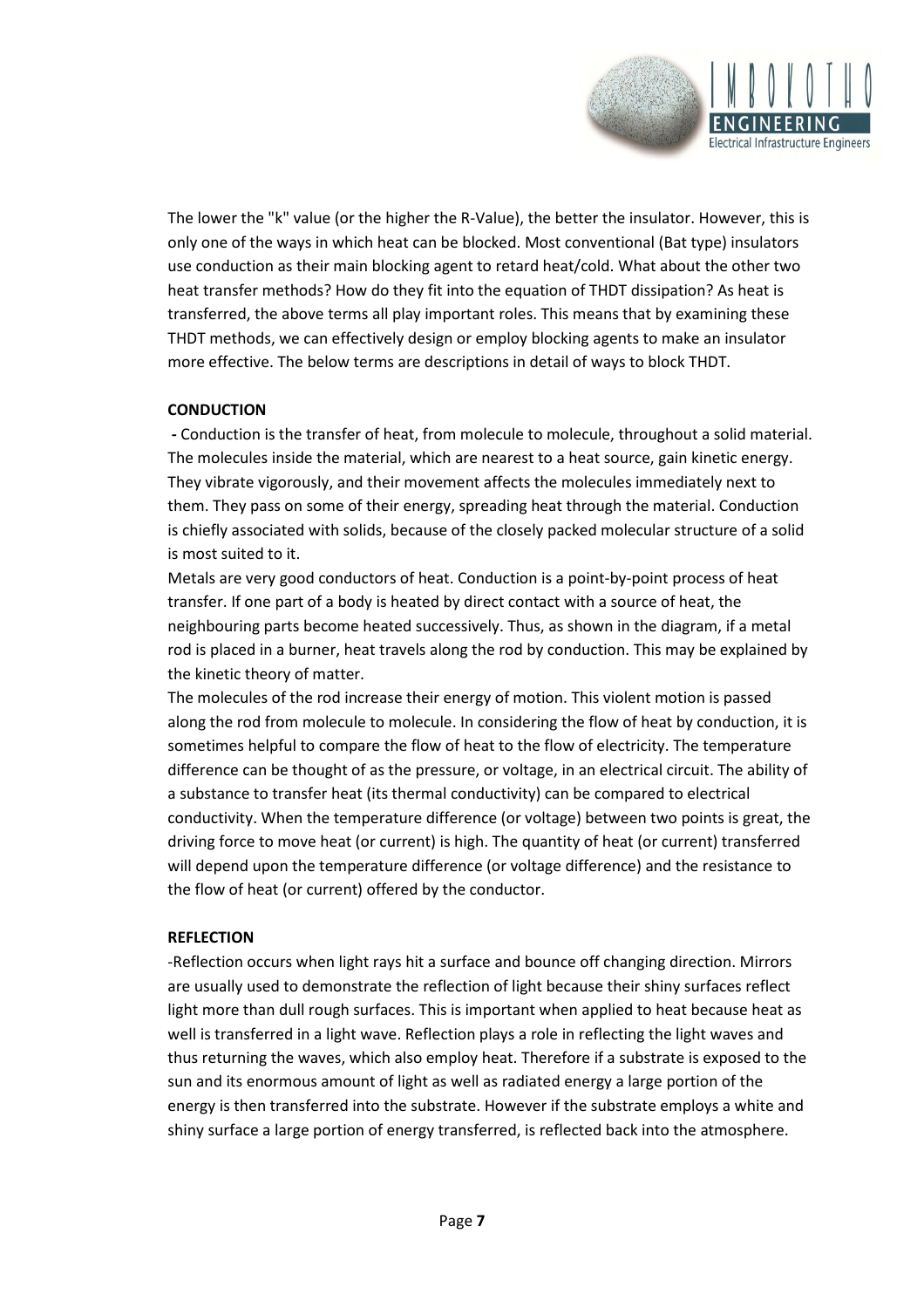

This theory also works for radiated energy that can be reflected back to a substrate if the energy is transmitted from within. For example, if a pipe is covered with a shiny surface the reflected energy is then transmitted back to the pipe. If the surface were black the energy would simply be radiated to the atmosphere. Thus reflection plays an important role when considering how energy is either lost or gained.

#### RADIATION

-Radiation begins when the internal energy of a system is converted into radiant energy at a source such as a heater. This energy is transmitted by waves through space, just as the sun radiates heat outwards through the solar system. Finally the radiant energy strikes a body where it is absorbed and converted to internal energy. It then appears as heat. An electric heater produces radiant energy in this way (see diagram). It may be absorbed, reflected, or transmitted by a body in its path. When the radiant energy is absorbed, the internal energy of the body increases and its temperature rises. All bodies, whether hot or cold, radiate energy. The hotter a body is, the more energy it radiates. Furthermore all bodies receive radiation from other bodies. The exchange of radiant energy goes on continuously. Thus a body at constant temperature has not stopped radiating. It is receiving energy at the same rate that it is radiating energy. There is no change in internal energy or temperature. Heat transfer by radiation is not proportional to the difference in temperature between the hot and cold objects as it is in the case of heat transfer by conduction and convection. It is proportional to the difference between the fourth powers of the absolute temperatures of the two objects. Thus heat transfer by radiation is enormously more effective at high temperatures than at low temperatures. Radiation transfer depends also upon the shape of the radiating object. As radiational heat is understood the following new terms of emissivity, transmittance, and absorptance describe how radiational heat is transferred from one medium to the next. The following terms are described below.

#### EMISSIVITY

-Emissivity is the ratio of its power radiated per unit surface area to the power radiated per unit surface area of a black body at the same temperature. Materials with high emittance radiate more heat than materials with low emittance. For example, black surfaces have an emittance of 0.98 and a polished aluminium surface has an emittance of 0.04. Aluminium tends to block radiant heat transfer while black surfaces tend to emit significant heat.

#### **ABSORPTIVITY**

-Absorpitivity and is defined as the fraction of the total incident radiation absorbed by the surface. Therefore, if the temperature of the surface is constant and energy is conserved, the emissivity is equal to the absorptivity.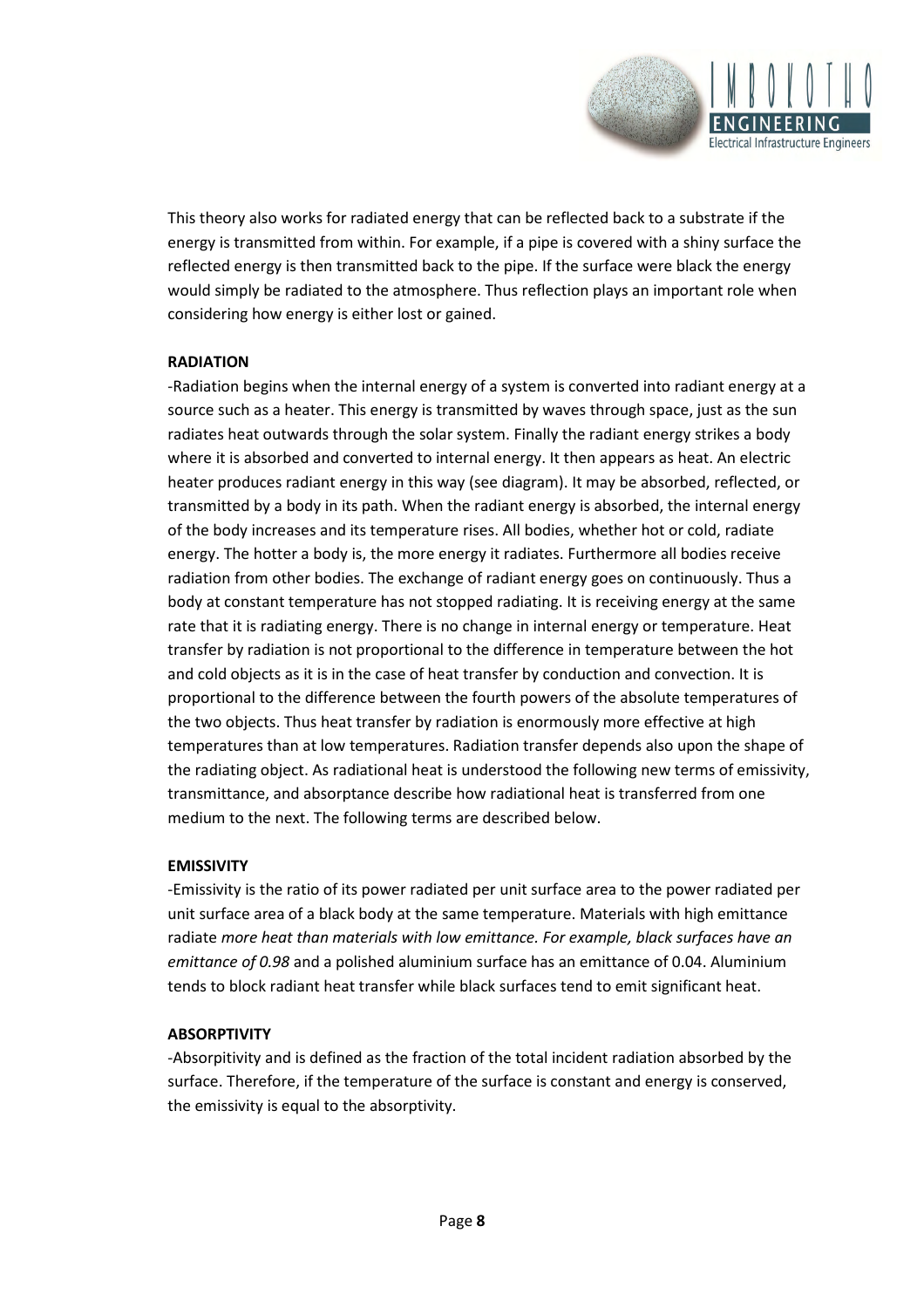

#### **TRANSMITTANCE**

Transmittance - is the amount of energy that is transferred to a substrate. A low transmittance is desired for thermal insulators. This prevents heat transfer through the insulator by radiation.

#### Metaltec TC Coatings – Description of product specific performance

Conduction has been examined as an effective way to insulate most substrates. Yet, there are fMetaltec other methods in which heat is transferred. By examining and employing all blocking agents, insulators can be designed to be more efficient and less space constrictive. Therefore, we tried to employ the best in natural thermal dynamics blocking agent qualities of materials and combine them in a coating. This allows for natural thermal dissipation by using physics to Metaltec advantage. Below is a combined description of how each blocking agent principle works to Metaltec advantage. All of Metaltec coatings employ a highly reflective particle composition structure (hollow ceramic glass insulating particle) to reflect light wave energy (heat) away from the substrate and back to the atmosphere in which it originated. (From a microscopic point of view, the particle looks like a piece of popcorn). This means that the coating deals with the heat prior to absorption to the substrate. Imagine a Thermos bottle. The coating is very similar in this respect. The coating actually reflects upwards of 85% of the heat generated back to the respective substrate or atmosphere. Now substrates remain cooler to the touch because they do not gain the heat like before.

All of Metaltec coatings employ a highly reflective particle composition structure (hollow ceramic glass insulating article) to reflect light wave energy (heat) away from the substrate and back to the atmosphere in which it originated. (From a microscopic point of view, the particle looks like a piece of popcorn). This means that the coating deals with the heat prior to absorption to the substrate. Imagine a Thermos bottle. The coating is very similar in this respect. The coating actually reflects upwards of 85% of the heat generated back to the respective substrate or atmosphere. Now substrates remain cooler to the touch because they do not gain the heat like before.

Delta T Coating unusually low emittance allows little heat-radiated into the atmosphere starting the convective process. This means that substrates feel actually cooler than if compared by a thermometer. And its transmittance and absorptance rates are very effective when compared to other conventional insulators allowing no transmittance due to its solid white colMetaltec and thus no gained absorptance whatsoever. This means that the coating does not gain infrared energy. Thus Metaltec coatings use the best in materials to help retard or stop the total heat transfer. This brings up an interesting conclusion on adding these heat-blocking principles together to represent the total heat transfer. In the past it has been safe to describe the way in which an insulator worked mathematically as:

Total Heat transfer (THDT) = conductivity of a material

Now it must be re-written as:

Total heat transfer (THDT)= Radiation + Conduction + Emissivity + Transmittance + Absorptance

This way of thinking applies to any type of insulator or insulating method. Without examining the whole, effective mathematical calculations will not describe insulating coatings or other insulators that use reflection to their advantage.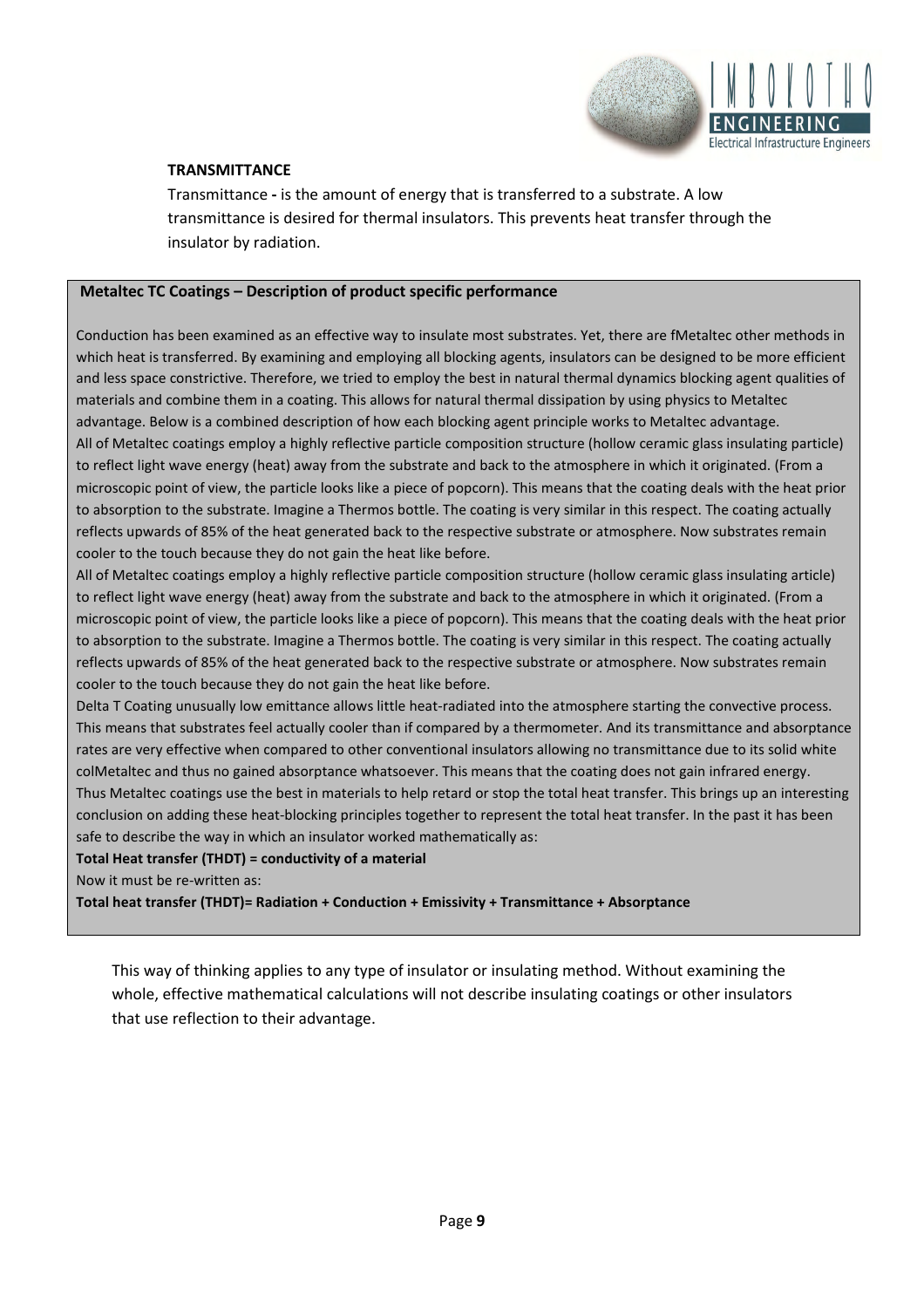

#### 3. Energy Simulation – Building Example

As noted in the introduction to this report, in order verify and compare data, we simulated an example of product installed on the roof of a building. The energy simulation for the building was conducted using Carrier HAP version 4.4.

#### 3.1. Simulated Building

The simulated building was kept simple so that good comparisons could be made with the product applied to the roof, and against a building with standard insulation, and also a building without.

The building considered was a typical office of 900sqm. (Building dimensions of 30x30m – with each side facing North, South, East and West respectively). The following assumptions in terms of internal loads were also made:

 Occupancy: 1 person per 6sqm. Lighting: 25Watt/sqm. Equipment Loads: 20Watt/sqm. Location: Johannesburg, South Africa. Time: Daily office schedule, in Winter and Summer.

Total Building Air Conditioning (Heat Loads) can thus be tabulated as follows:

#### Note: Refer following pages 11-14 for printer results.

| <b>Building</b>                   | <b>Typical Roof Construction</b> | <b>Typical Roof with Metaltect</b> |  |
|-----------------------------------|----------------------------------|------------------------------------|--|
|                                   |                                  |                                    |  |
| Maximum Cooling Load Requirements | 104.1kw                          | 78.7kw                             |  |

Thus an energy savings of around 24% can be shown with use of the product.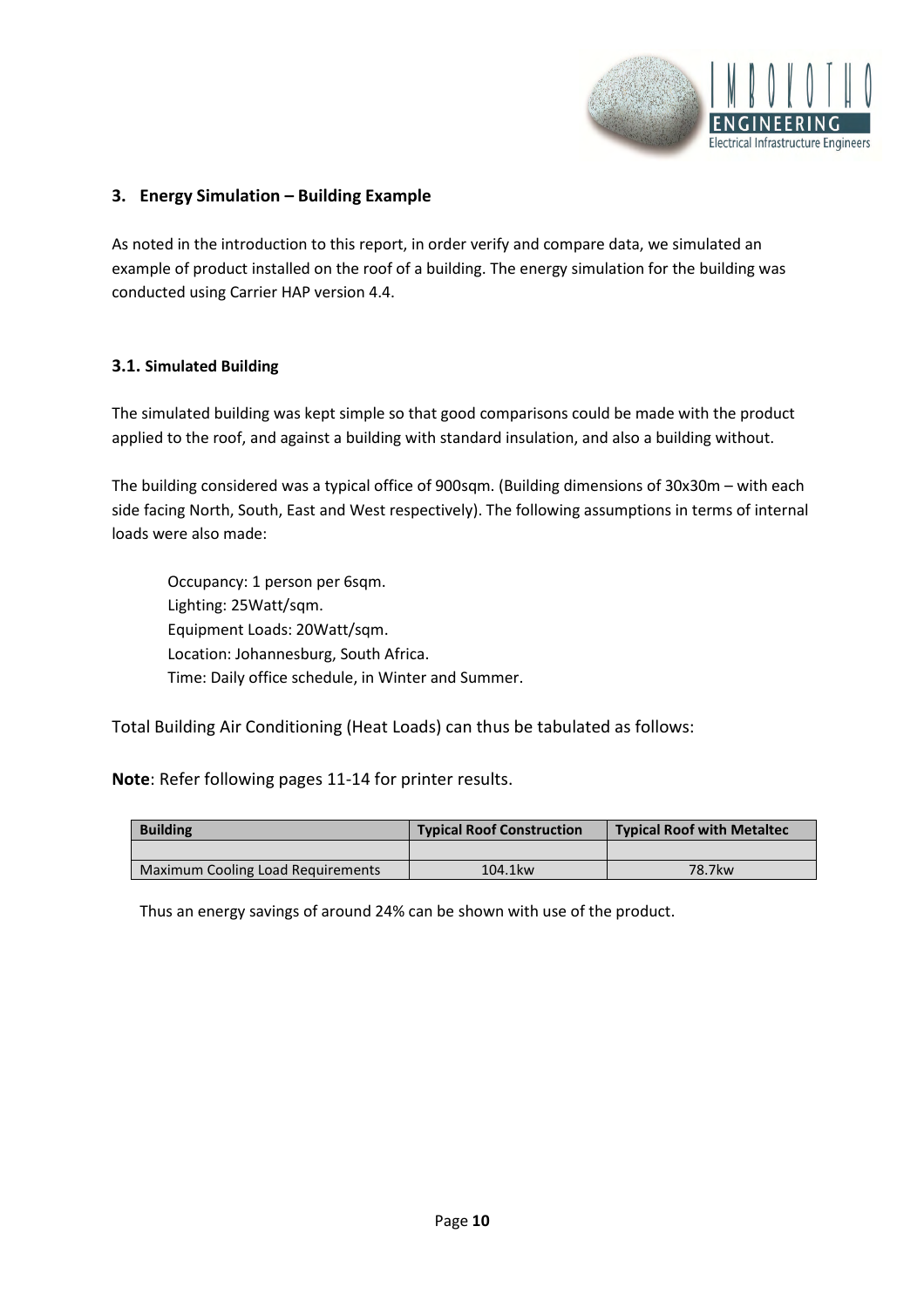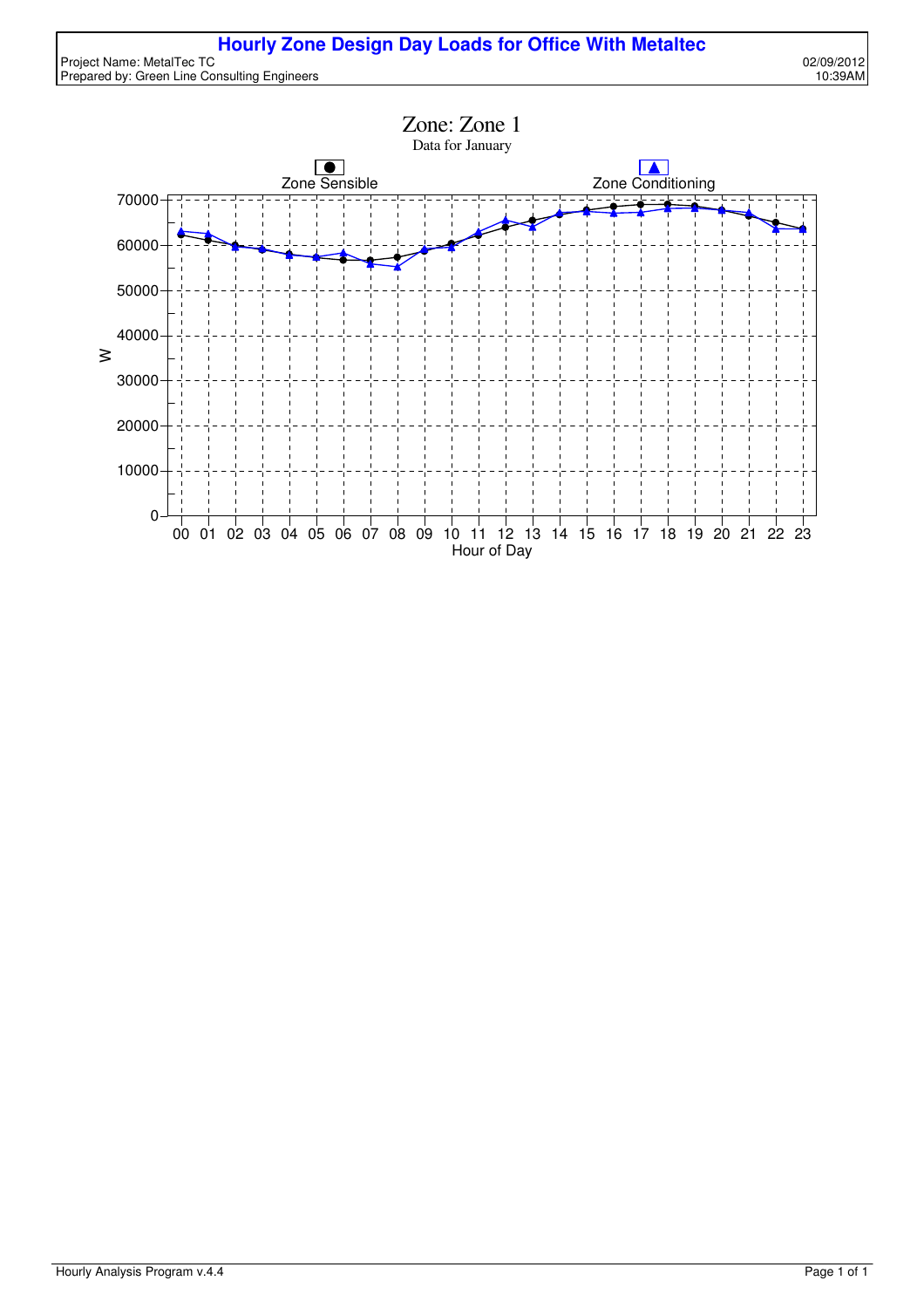Project Name: MetalTec TC 02/09/2012 Prepared by: Green Line Consulting Engineers 10:39AM

| Air System Name | <b>Office Without Metaltec</b> |
|-----------------|--------------------------------|
| Equipment Class | <b>CW AHU</b>                  |
| Air System Type | <b>SZCAV</b>                   |

#### **Sizing Calculation Information**

**Zone and Space Sizing Method:**

| Zone $L/s$ | . Peak zone sensible load   |
|------------|-----------------------------|
| Space L/s  | Individual peak space loads |

#### **Central Cooling Coil Sizing Data**

|              | 104.1 kW |  |
|--------------|----------|--|
|              |          |  |
|              |          |  |
|              |          |  |
|              |          |  |
|              |          |  |
|              |          |  |
| $W/m2$ 115.7 |          |  |
|              |          |  |
|              |          |  |

#### **Supply Fan Sizing Data**

| 7510 L/s                      |  |
|-------------------------------|--|
| $10.25$ L/(s-m <sup>2</sup> ) |  |

#### **Outdoor Ventilation Air Data**

| Design airflow L/s |                              |
|--------------------|------------------------------|
|                    | $0.00$ L/(s-m <sup>2</sup> ) |

| Number of zones and the contract of the contract of the contract of the contract of the contract of the contract of the contract of the contract of the contract of the contract of the contract of the contract of the contra |             |  |
|--------------------------------------------------------------------------------------------------------------------------------------------------------------------------------------------------------------------------------|-------------|--|
| Floor Area                                                                                                                                                                                                                     | 900.0 $m^2$ |  |
|                                                                                                                                                                                                                                |             |  |

| Calculation Months | <b>Jan to Dec</b> |
|--------------------|-------------------|
| Sizing Data .<br>  | <b>Calculated</b> |

|          |    | ℃          |
|----------|----|------------|
|          |    |            |
|          |    | °C         |
|          |    | ℃.         |
|          |    |            |
|          | 50 | %          |
|          |    | ം സ        |
|          |    | OK         |
|          |    | ⊸K         |
|          |    | <b>BHP</b> |
|          |    | kW         |
|          |    | Pa         |
|          |    |            |
| $\cdots$ |    | --- --     |

L/s/person **0.00** L/s/person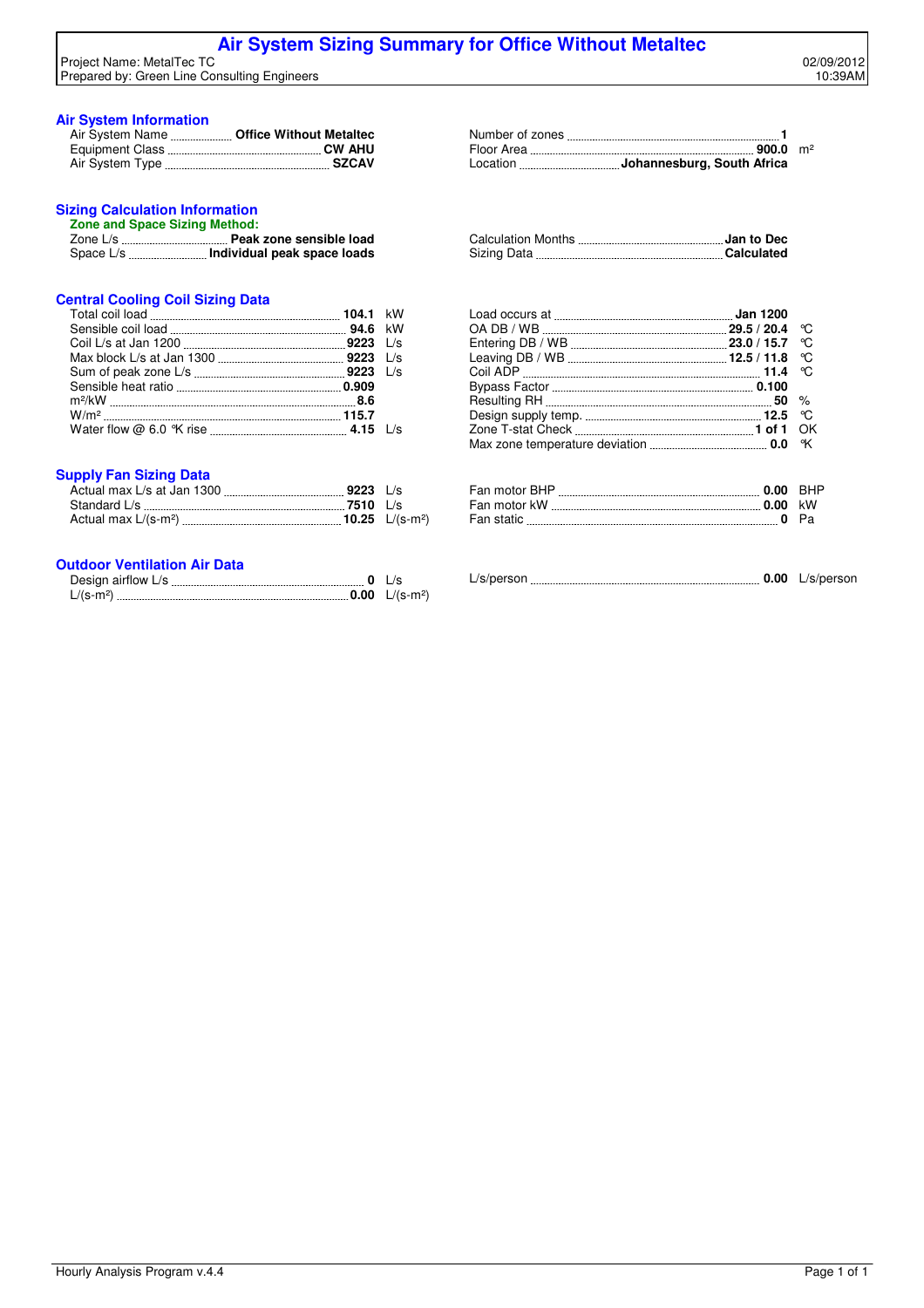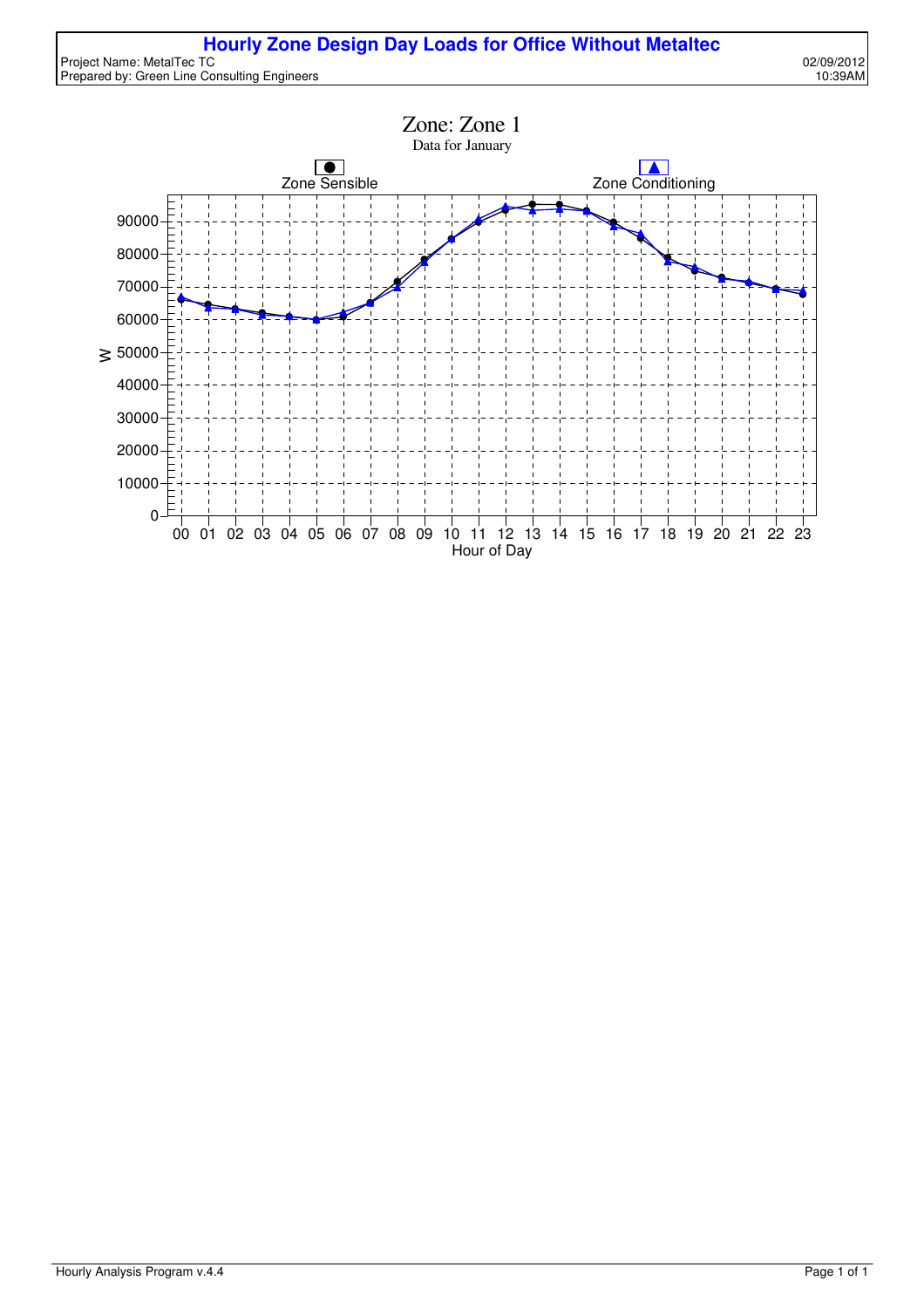Project Name: MetalTec TC 02/09/2012 Prepared by: Green Line Consulting Engineers 10:39AM

| Air System Name  | <b>Office With Metaltec</b> |
|------------------|-----------------------------|
| Equipment Class. | <b>CW AHU</b>               |
| Air System Type  | <b>SZCAV</b>                |

| <b>Sizing Calculation Information</b> |  |  |  |  |
|---------------------------------------|--|--|--|--|
|---------------------------------------|--|--|--|--|

#### **Zone and Space Sizing Method:**

| Zone $L/s$ | Peak zone sensible load     |
|------------|-----------------------------|
| Space L/s  | Individual peak space loads |

#### **Central Cooling Coil Sizing Data**

|             | 78.7 kW    |  |
|-------------|------------|--|
|             |            |  |
|             | 6693 $L/s$ |  |
|             |            |  |
|             |            |  |
|             |            |  |
|             |            |  |
| $W/m2$ 87.4 |            |  |
|             |            |  |
|             |            |  |

#### **Supply Fan Sizing Data**

| Standard L/s<br>5450 L/s |                  |
|--------------------------|------------------|
|                          | 7.44 $L/(s-m^2)$ |

#### **Outdoor Ventilation Air Data**

| Design airflow L/s |                               |
|--------------------|-------------------------------|
| $L/(s-m2)$         | $.0.00$ L/(s-m <sup>2</sup> ) |

| Number of zones and the state of the state of the state of the state of the state of the state of the state of |                     |  |
|----------------------------------------------------------------------------------------------------------------|---------------------|--|
|                                                                                                                | $900.0 \text{ m}^2$ |  |
|                                                                                                                |                     |  |

| <b>Calculation Months</b>                  | Jan to Dec   |
|--------------------------------------------|--------------|
| Sizing Data .<br>------------------------- | . Calculated |

|  | °C                     |
|--|------------------------|
|  | °C                     |
|  | °C                     |
|  | ℃                      |
|  |                        |
|  | ℅                      |
|  | ℃                      |
|  | OK                     |
|  | °K                     |
|  | <b>BHP</b><br>kW<br>Рa |
|  |                        |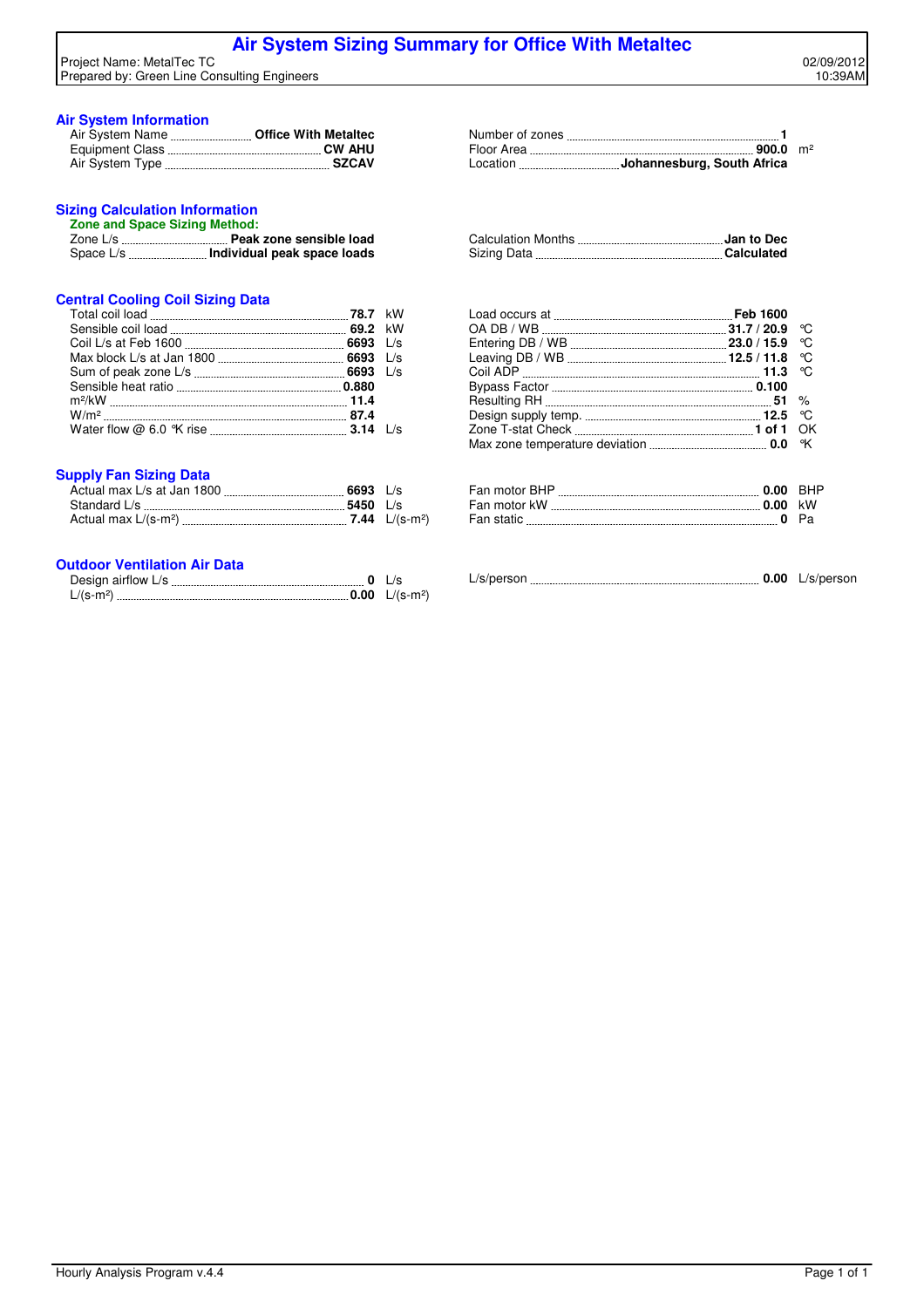

# Annexure A – Product Technical Sheets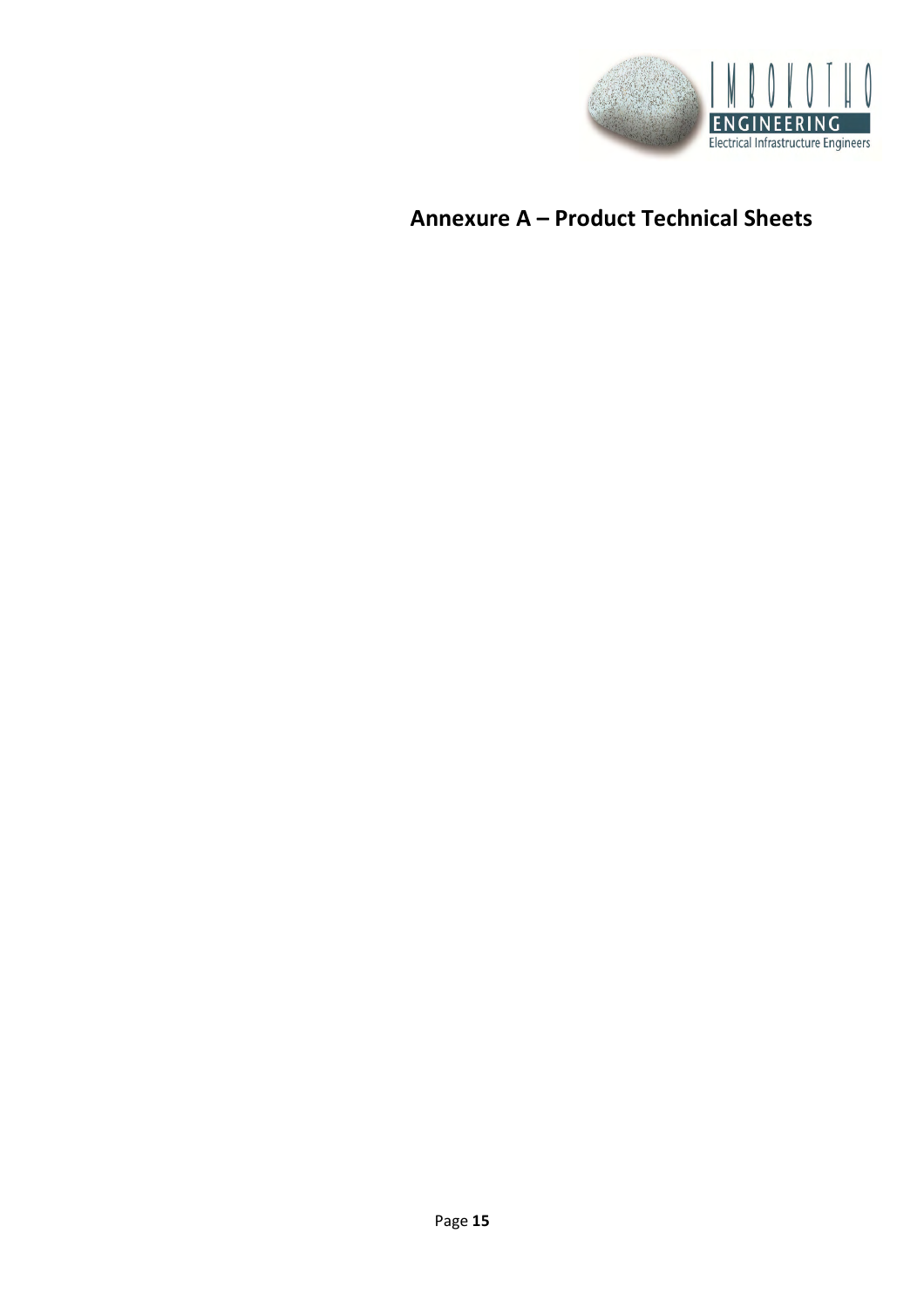# **MetalTec-TC**

# **MeialTec**

# **THE ultimate solution in thermal insulation**



## MetalTec-Europe

| Tel: (27) 71.52.82.779 |
|------------------------|
| Fax: (27) 21.790.5068  |
| Email:                 |
| metaltec@me.com        |
| website                |
| www.metaltec.co.za     |
|                        |

| Content             |               |  |
|---------------------|---------------|--|
| Presentation        |               |  |
| Technical Info      | $\mathcal{P}$ |  |
| Applications        | 3             |  |
| <b>Testimonials</b> |               |  |

MetalTec-TC is a general-purpose liquid insulation, consisting of a complete mixture of various silicon and ceramic beads blended into a high quality acrylic polymer. MetalTec-TC is designed to provide both thermal and acoustical insulation for a variety of industrial applications, providing an effective, inexpensive alternative to the high cost of typical insulation systems. Due to its excellent reflectivity and emissivity,

MetalTec-TC excels at insulating

structures and equipment from radiant energy gain. 99% of the radiant energy that comes in contact with MetalTec-TC is either reflected or re-emitted, meaning only 1% of the radiant energy is absorbed. MetalTec-TC also performs very well at protecting personnel from burn hazards on hot or cold structures or equipment. Because it physically adheres to the surface, MetalTec-TC significantly reduces corrosion and rust formation.



MetalTec-TC is extremely lightweight and pliable, therefore, it expands and contracts with the surface to which it is applied.

The use of MetalTec-TC is effective at providing insulation while at the same time eliminating corrosion under insulation (CUI). over other forms of insulation.



Standard colors are white & black. Special colors available upon request.

Passes ASTM C1055-99 standard for protection from burn injuries.



Excellent radiant reflectivity and emissivity properties : significantly reduces radiant energy gain Low thermal conductivity : good conductive insulation properties Very good burn safety characteristics : excellent for personnel protection Light weight : less weight than other insulations Good adhesion : bonds well to a variety of substrates Moisture resistant : helps to prevent corrosion and rust formation Easy application/installation : installs in much less time than other insulations Eliminates CUI Reduces or eliminates condensation **TypicalApplications** Pipe and Valve Insulation Tank Insulation Roof Coating Interior and Exterior Wall Insulation Interior and Exterior Ducting **Primers** Steel : properly primed steel Non-Ferrous Metals and Galvanized Steel : self-priming Concrete : self-priming Wood : self-priming **Topcoats** Compatible Acrylic Systems

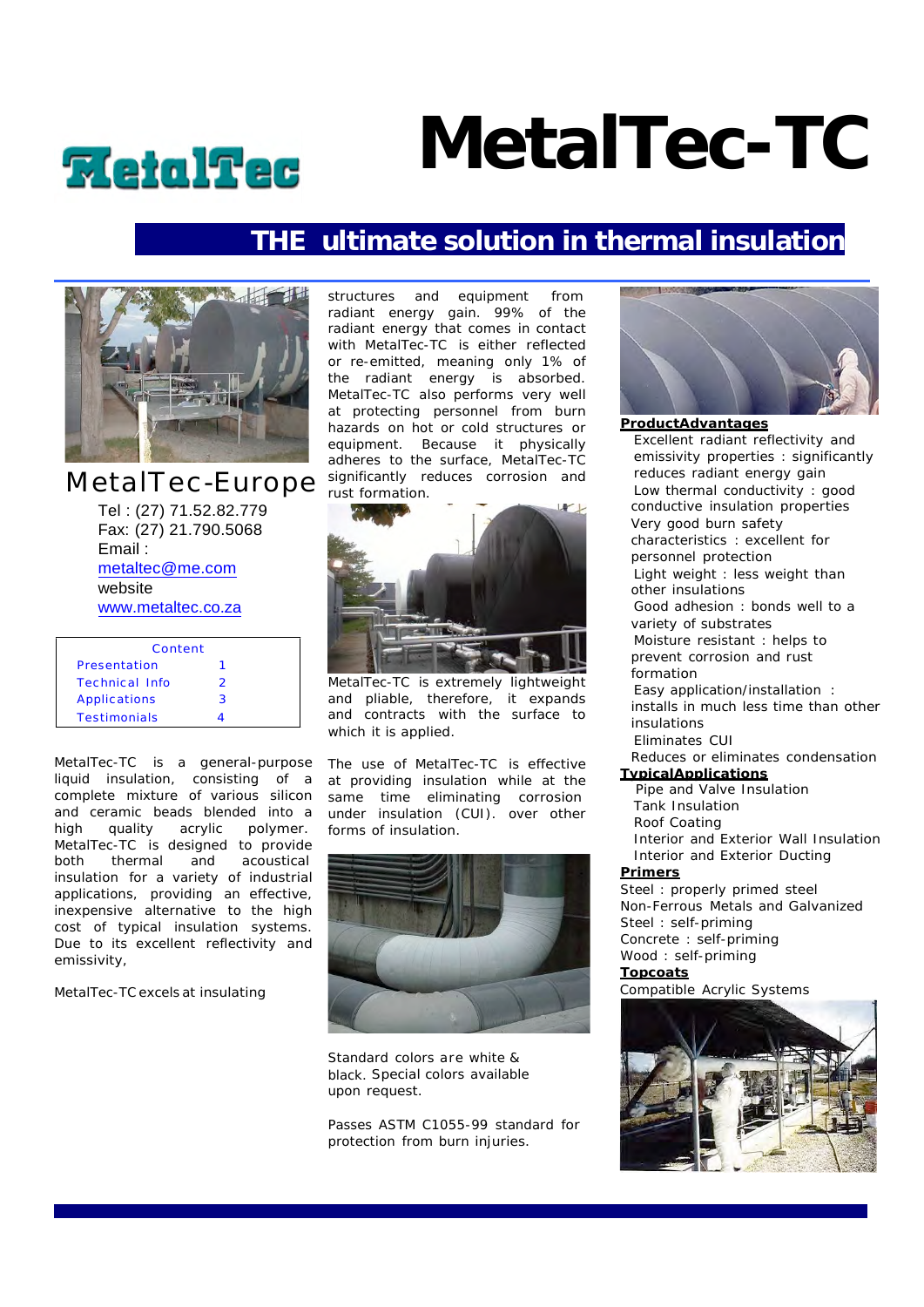# Technical Information



Coating Distrigaz Boilers



Miller Lite Reefers insulated on top and walls



#### **SOLID VOLUME** 89.5%

**RECOMMENDED DFT** (DRY FILM THICKNESS) 0.4 - 7 mm; 0.4 to 0.8 mm per coat, multiple coats required to obtain greater thickness. Thickness varies with application. Please consult your technical representative for assistance. **DRY TIME** (50% R.H.)

|  | Temperature         | Dry to Touch | Recoat Time | l To Normal Use |
|--|---------------------|--------------|-------------|-----------------|
|  | $\sim 20^{\circ}$ C | 180 min.     | 12 hrs.     | 24 hrs.         |

**THEORETICAL COVERAGE** Spray Application : 1.475 m²/liter @ 0.5 mm **NET WEIGHT PER LITER** Wet : 0.67 k/l Dry : 0.38 k/l

**STORAGE TEMPERATURE** Min 5°C, Maximum 25°C. Cool storage is recommended

**SHELF LIFE** 12 months at recommended storage temperatures.

**HEALTH AND SAFETY** Materials are safe for handling. Consult Material Safety data Sheet for descriptive handling and safety information. **TEST RESULTS**

| Cross Hatch Adhesion- (ASTM 3359)        | 100% passed, no failure            |
|------------------------------------------|------------------------------------|
| Flame Spread (ASTM E84-98)               | 25                                 |
| Smoke Developed (ASTM E84-98)            | 45                                 |
| Accelerated Aging (ASTM G53) no          | No discoloration at 200            |
| primer                                   | hours                              |
| Brookfield Viscosity, #3 spindle, 30 rpm | 3564 centipoise                    |
| Specific Heat $(23^{\circ}C)$            | 1.1120 W-s/gm-K                    |
| Thermal Diffusivity (23°C)               | 0.00239 cm <sup>2</sup> /sec       |
|                                          | 0.00077 W/cm-K                     |
| Thermal Conductivity (23°C)              | $0.0563$ Btu/hr-ft- $\degree$ F    |
| Solar Reflectance (ASTM E903)            | 0.83                               |
| Emittance (ASTM E408-71)                 | 0.94                               |
|                                          | Continuous: $-40/ + 200^{\circ}$ C |
| Service Temperature                      | Maximum Surge: 232°C               |



Piping easily coated with airless spray



Crude Tank kept at temperature

Materials are safe for handling.

Consult Material Safety Data Sheet for descriptive handling and safety information. **APPLICATION TECHNIQUES**

**MIXING** Power mix contents of container using a mud paddle at 300 rpm or less for 3-5 minutes, making sure to blend in all solids on top of container. **SURFACE TEMPERATURE** Minimum 15°C, Maximum 175°C. Coating will not dry below 15°C. Prior to applying to substrates at temperatures greater than 66°C, please contact distributor for assistance.

**METHODS & EQUIPMENT** Apply MetalTec-TC on a dry, clean substrate free from oil, grease, wax, dirt, rust or corrosion. Use airless sprayer with 205 Atm, 4.75 L/min, 28:1 ratio with a 0.53 mm tip size. A Spray Gun using shop air may be used for small applications. Allow product to completely dry between coats. This is a one-coat system with dry time of 12 hours under room temperature conditions. Elevating temperature of substrate will accelerate recoat time. Brush may be used for touch up, but it is not recommended for full application, except for under 50 m².

#### **RECOMMENDED THICKNESS**

Suggested MetalTec-TC Insulation Thickness To Reduce Surface Temperature To Approx. 150°F/66°C

| Thickn. Mils/mm   | 45/1.4          | 60/1.5          | 75/1.9          | 90/2.3          | 105/2.7         |
|-------------------|-----------------|-----------------|-----------------|-----------------|-----------------|
| Extreme situation | 90/2.8          | 120/3.0         | 150/3.8         | 180/4.6         | 210/5.4         |
| Temperature F     | $230^{\circ}$ F | $275^{\circ}$ F | $350^{\circ}$ F | 415°F           | $450^{\circ}$ F |
| Temperature C     | $110^{\circ}$ C | $135^{\circ}$ C | $177^\circ C$   | $213^{\circ}$ C | $233^{\circ}$ C |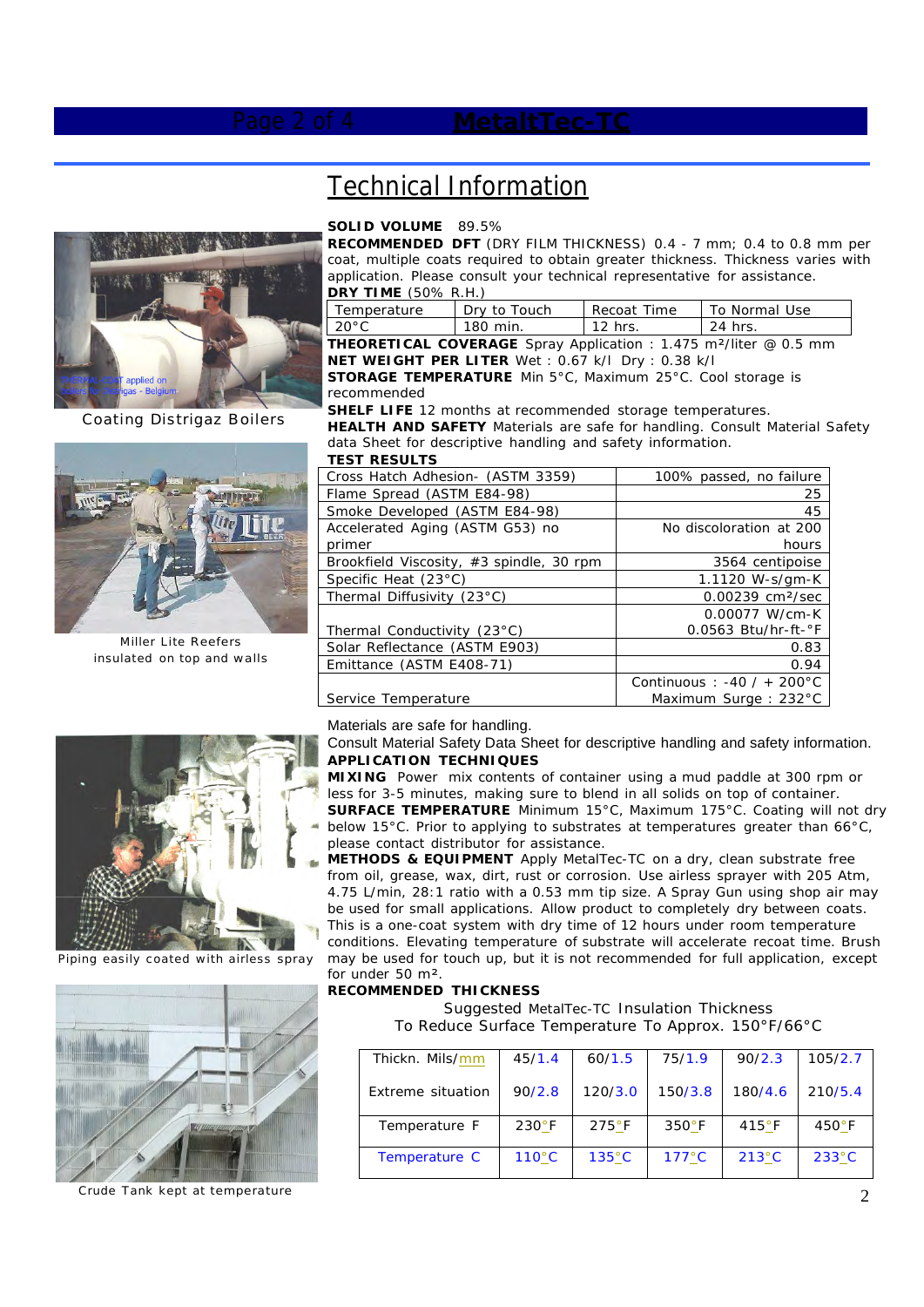

Hot Valve coated with 5 mm for personnel safety



Annheuser-B usch (Budweiser) cold storage in Hawaii

# **Classical Use**

#### **RooftopInstallation**:

0.4 mm thickness can reduce solar heat flux roof by 99% through refraction and re emission. **BoilerorHotPipeinstallation** :

Actual installations have shown that a 1.5 mm thickness will reduce exterior boiler wall temperatures from over 180°C to less than 90°C. Excellent for insulating hot pipe/surfaces up to 260°C or cold pipe/surfaces in hot environments.

#### **RV/Bus/Truck/Trailer/Contain erInstallation**:

a. 0.4 mm thickness on a roof can cut solar heat flux by 99%. Can be sealed by a white acrylic or alkyd enamel over the MetalTec-TC.

b. 1.2 to 1.5 mm thickness in the engine compartment/fire wall can

cut the heat inside the RV/Bus. c. 0.8 mm on the walls, ceiling and floor of the interior shell can increase the insulation of the RV/Bus/Trailer/Container without increasing wall thickness. **Ships**:

a. Hulls can be coated with approx. 1 mm to insulate & seal. Keeps moisture off hulls.

b. Insulate hot or cold piping (1.6- 2.7 mm)

c. Insulate hot or cold tanks,

refrigeration units or systems. (1.6-2.7 mm)

d. Insulate deck housing from solar heat. (0.4 mm)

3

## **Classical Use**

| Air Conditioning Duct Work       |  |
|----------------------------------|--|
| Aircraft Interior Walls          |  |
| Airplane Hangers                 |  |
| Alaska Metal Buildings           |  |
| Alaska Slurry Truck Tanks        |  |
| Backs of Vinyl Siding            |  |
| Barracks' Roofs                  |  |
| Bridge Bottoms (reduce freezing) |  |
| <b>Built Up Roofs</b>            |  |
| Bus Conversion Interiors, Engine |  |
| Area, Roofs                      |  |
| Cat Walk Guards                  |  |

| Cat Walk Handles              |                                  |
|-------------------------------|----------------------------------|
| Chicken Farm Roof Tops        | Flooring                         |
| Commercial                    | Garages                          |
| Freezers/Refrigerators        | Grain Silos                      |
| Corrugated Roof Tops          | Hog Farm Roofs                   |
| Crane Beams                   | Horse Trailer Roofs or Interiors |
| Decks of Galleys              | Horse Barns                      |
| Decks of Lobster Boats        | Hot Water Heaters                |
| Engine Room Hot Oil Lines     | Hulls of Ships                   |
| Exposed Water Hydrants        | Interior Walls of Old Homes      |
| <b>Exterior Bulkheads</b>     | Living Quarters Walls            |
| Fishing Boat Tanks and Piping | Living Quarters Roofs            |
|                               | Metal Roofs                      |